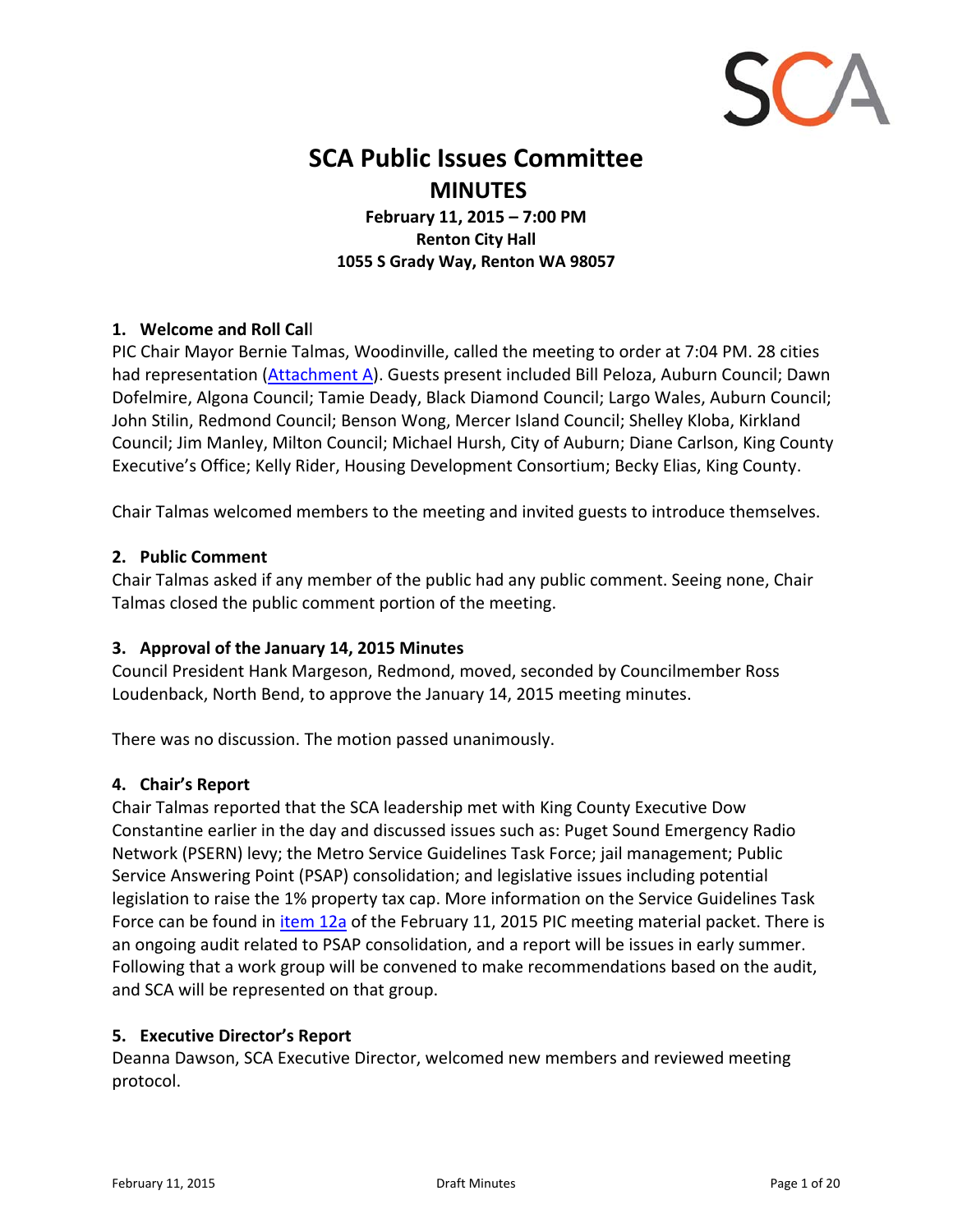Dawson elaborated on a few items from the meeting with the Executive. With regards to the Service Guidelines Task Force, Dawson added that SCA has urged the Executive to add a member representing small cities and rural communities. With regards to jail management, Dawson reminded members that this had been discussed at the January PIC meeting, and that this may be coming before PIC in the future for further discussion or adoption of a policy position. In the meeting with the Executive, SCA had urged the Executive to include SCA in review of jail management as the issues affected cities.

Dawson reported on the SCA Board of Directors retreat. The Board confirmed that SCA's priority issues for 2015 were transportation, health and human services, and economic development. She shared with the PIC the Board's 10 adopted action items for 2015:

- 1. Work to make media aware of SCA issues
- 2. Map out political relationships
- 3. Map out community relationships
- 4. Create individual reports for member cities using data to show the value of regionalism/SCA
- 5. Ensure representation from SCA on health and human services initiatives
- 6. Create monthly SCA electronic newsletter
- 7. Encourage state legislators to attend at least one SCA networking dinner a year
- 8. Provide additional educational and training opportunities for members, partnering with other groups including AWC, PSRC, and others
- 9. Create a King County/Regional Government 101 orientation for members (to be rotated with orientation for newly elected officials)
- 10. Meetings with Seattle City Councilmembers (in addition to meetings with King County Executive and Council, and Mayor of Seattle)

## **6. Support for Flexibility in Investment of Hotel/Motel Taxes for Affordable Housing**

Doreen Booth, SCA Policy Analyst, provided an overview of the legislation that would allow King County to bond against future hotel/motel tax revenues for affordable workforce housing purposes. Booth noted that the legislation would not affect city hotel/motel tax receipts and would provide funding for affordable workforce housing now when the costs were lower than in future years.

Councilmember Toby Nixon, Kirkland, moved, seconded by Councilmember Shawn McEvoy, Normandy Park, to recommend to the SCA Board of Directors the following policy position:

*The Sound Cities Association supports legislation to allow King County to bond against future hotel/motel tax revenue reserved for housing beginning in 2021. To accomplish this, RCW 67.28.180 (3)(i) will need to be amended with a technical fix that specifically authorizes bonding for affordable housing. Such legislation would allow King County to bond against future revenue and allow up to \$45 million in new housing funds to be released over the next six years to create and preserve affordable workforce housing in coordination with transit investments.*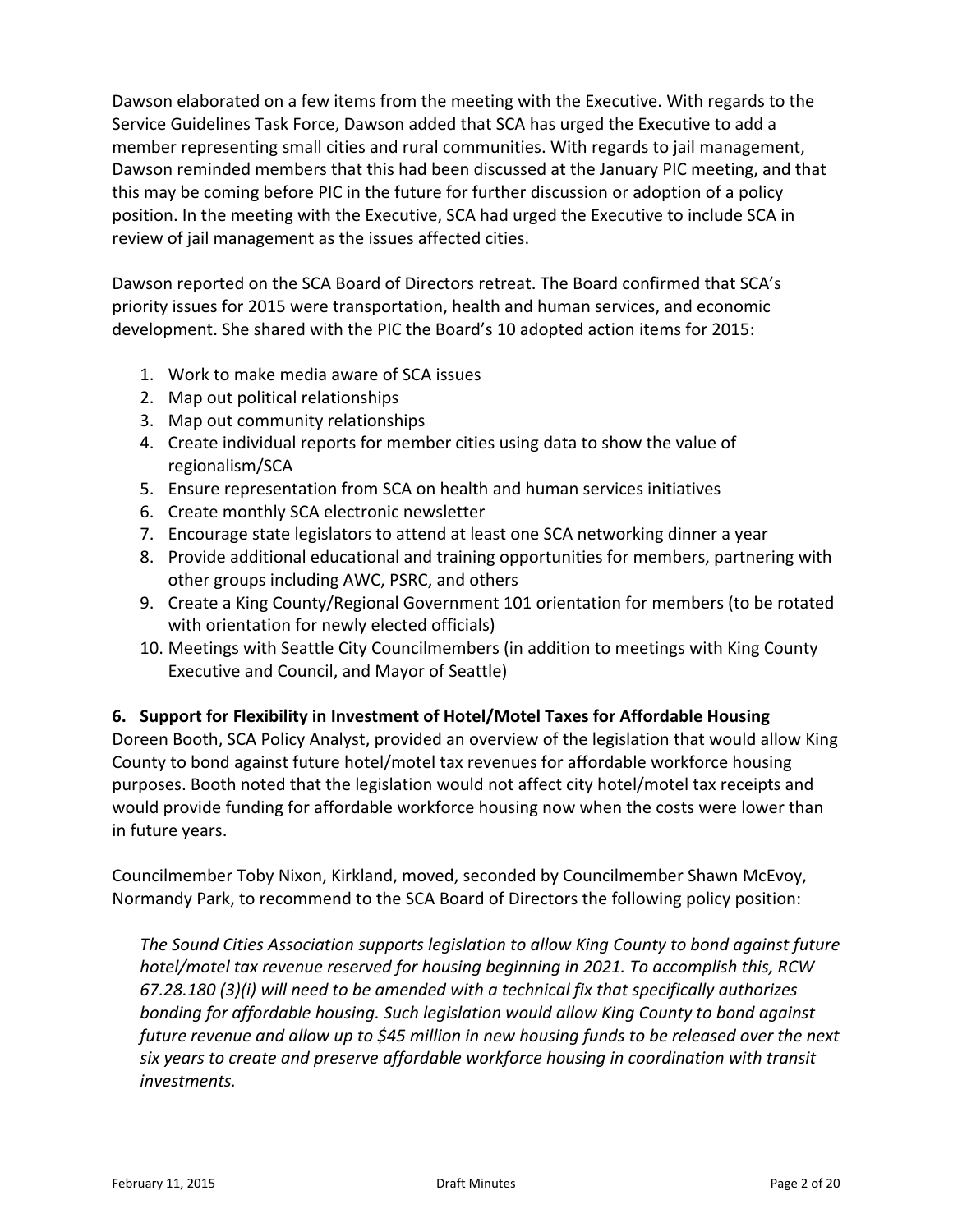Nixon spoke to his motion, noting that it was still timely to take a position to share SCA's support with legislators.

A number of PIC members spoke in support of the motion. Councilmember Kate Kruller, Tukwila, noted that the Tukwila City Council was supportive of the position. Councilmember Tola Marts, Issaquah, noted the Issaquah City Council supported the position. Deputy Mayor Catherine Stanford, Lake Forest Park, expressed support from Lake Forest Park and noted the key is to obtain available land near future transit stations while such land was still affordable and available. Councilmember Amy Ockerlander, Duvall, supported the motion. Councilmember Barry Ladenburg, SeaTac, noted that SeaTac's concerns have been addressed and SeaTac is supportive. Mayor Nancy Backus stated Auburn's support for the position.

Councilmember Janie Edelman, Black Diamond, stated that the Black Diamond City Council did not support the motion.

Chair Talmas called for the question. The motion passed 27‐1‐0. The cities of Algona, Auburn, Bothell, Burien, Carnation, Covington, Duvall, Enumclaw, Federal Way, Issaquah, Kenmore, Kent, Kirkland, Lake Forest Park, Maple Valley, Mercer Island, Milton, Newcastle, Normandy Park, North Bend, Pacific, Redmond, Renton, Sammamish, SeaTac, Shoreline, Skykomish, Tukwila, and Woodinville voted yes. The city of Black Diamond voted no.

## **7. Committee to End Homelessness – Draft Strategic Plan 2015‐2018**

Doreen Booth, SCA Policy Analyst, reported that the 10 Year Plan to End Homelessness ends in 2015 and that the Committee to End Homelessness (CEH) has drafted a new 4 Year Strategic Plan that is out for review. Booth reviewed the timeline for the Committee to End Homelessness's draft Strategic Plan process and asked members to take the draft Plan to their city staff and council and provide their comments on the plan back to SCA. In response to a later question from Councilmember Toby Nixon, Kirkland, about the specific response formats and timeline for responding to SCA, Executive Director Deanna Dawson asked members to have responses from their cities to SCA by March 1 if possible. SCA staff will incorporate city feedback, and draft a policy position for consideration by the PIC at the March 11 meeting of the PIC. SCA staff is available to provide additional information to cities upon request. SCA can also help cities get in touch with CEH staff members for additional support.

Booth reviewed the goals of the 4 Year Strategic Plan: for homelessness to be rare, brief and one time, and for a community to be built to end homelessness.

Councilmember Kate Kruller, Tukwila, asked that talking points be drafted for POC members, to assist them in presenting this to their councils and staff. She asked that information be provided on how this plan will differ from the 10 year plan to end homelessness. She noted that some community members have raised concerns about King County becoming a destination point for the homeless community. She also asked how the plan would be funded. Staff agreed to provide this information.

Councilmember Chris Roberts, Shoreline, asked if the plan would be sent to cities for approval after CEH adoption and if it would be a countywide policy document. Dawson said that CEH's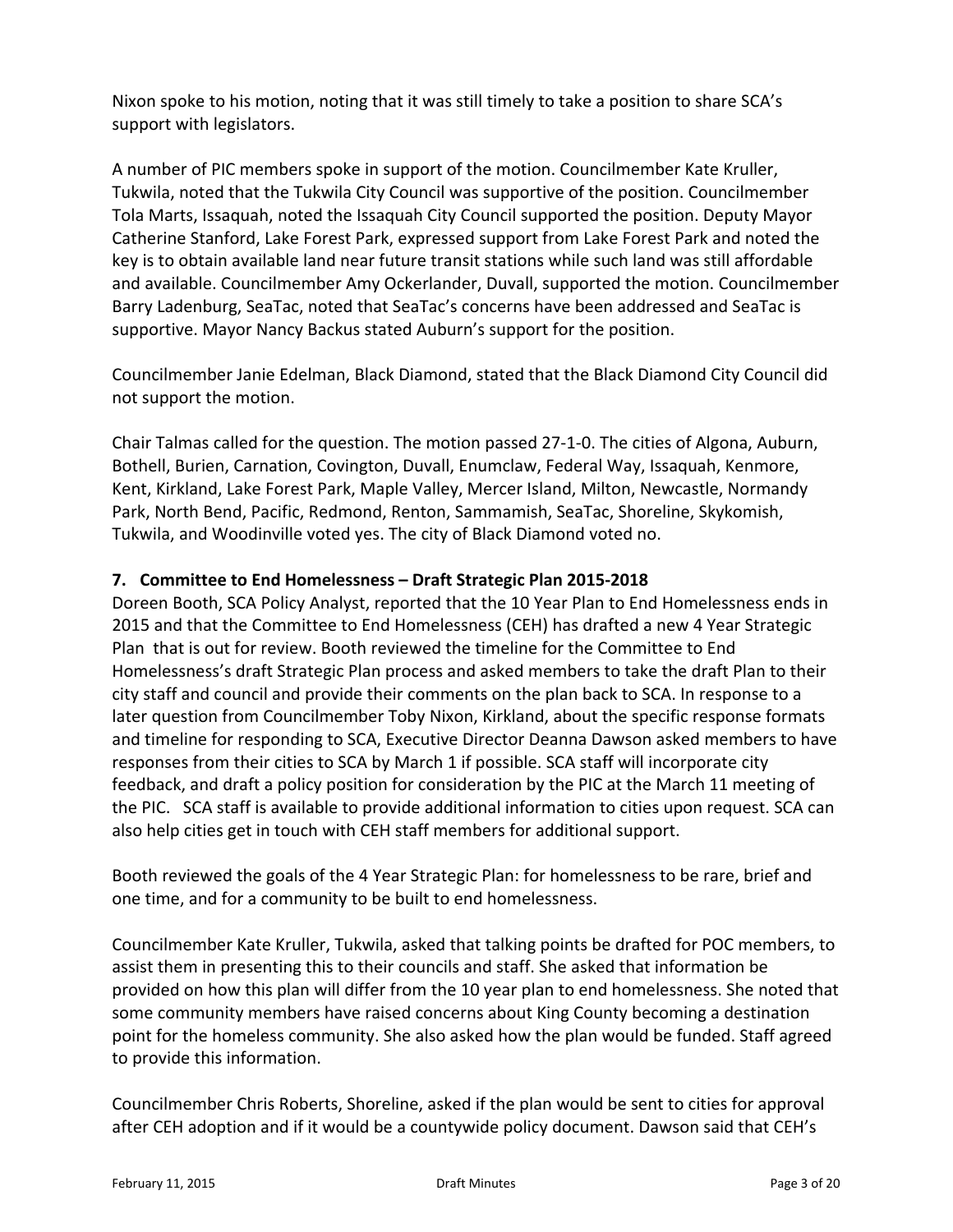goal would be to have support from all cities and noted the plan will only be effective if cities support it. Booth discussed the difference between countywide planning policies adopted by the King County Council and policies like the CEH. She noted that consistency with countywide planning policies is mandated by the Growth Management Act but there is no such requirement for community‐developed policies like the Committee to End Homelessness's strategic plan.

Chair Talmas requested that cities address their specific city needs around homelessness in responses they provide to SCA.

Councilmember Barry Ladenburg, SeaTac, asked whether individuals living in tent cities and similar situations were considered "homeless." Booth responded that they are. She also noted that individuals living in shelter were considered "homeless."

Council President Hank Margeson, Redmond, discussed the history of The Landing, an emergency young adult shelter in Redmond. He also discussed Redmond's recent ordinance banning camping in city parks, an ordinance police asked for as a tool in working with the homeless population.

Councilmember Bob Keller, Sammamish, noted that homelessness has no borders and for that reason, Sammamish supports the youth shelter in Redmond. Keller also said that as increases in rent force people out of Seattle into suburban areas, it could lead to more future homelessness for those areas. Keller would like to know how cities can help neighboring jurisdictions.

Michael Hursh, Interagency Council (IAC) member and Director of Administration for Auburn, discussed city representation on the IAC and Governing Board and commented on the need for cities to provide input on the draft strategic plan. It was noted that human services agencies sometimes had differing perspectives than those working in planning, or public safety. For those reasons, PIC members were asked to seek feedback from city staff who work in those areas as well.

Deputy Mayor Catherine Stanford, Lake Forest Park, recalled the recent SCA forum where cities shared transportation needs, and suggested that a similar forum could be helpful on learning how cities deal with issues like homelessness.

Mayor Nancy Backus, Auburn, discussed the challenges faced by the King County Library (KCLS) in Auburn related to homeless people congregating in or near the library.

Councilmember Tola Marts, Issaquah, shared that in Issaquah, there had been concerns that library usage would decline due to the presence of homeless individuals in or near the library but statistics showed that reality did not match this perception‐ usage had not dropped. Marts also asked for clarification on who members should seek feedback from on staff. Dawson clarified that council members could ask their mayors, and administrators or managers to assist in getting staff perspective. She offered SCA staff assistance in gathering information.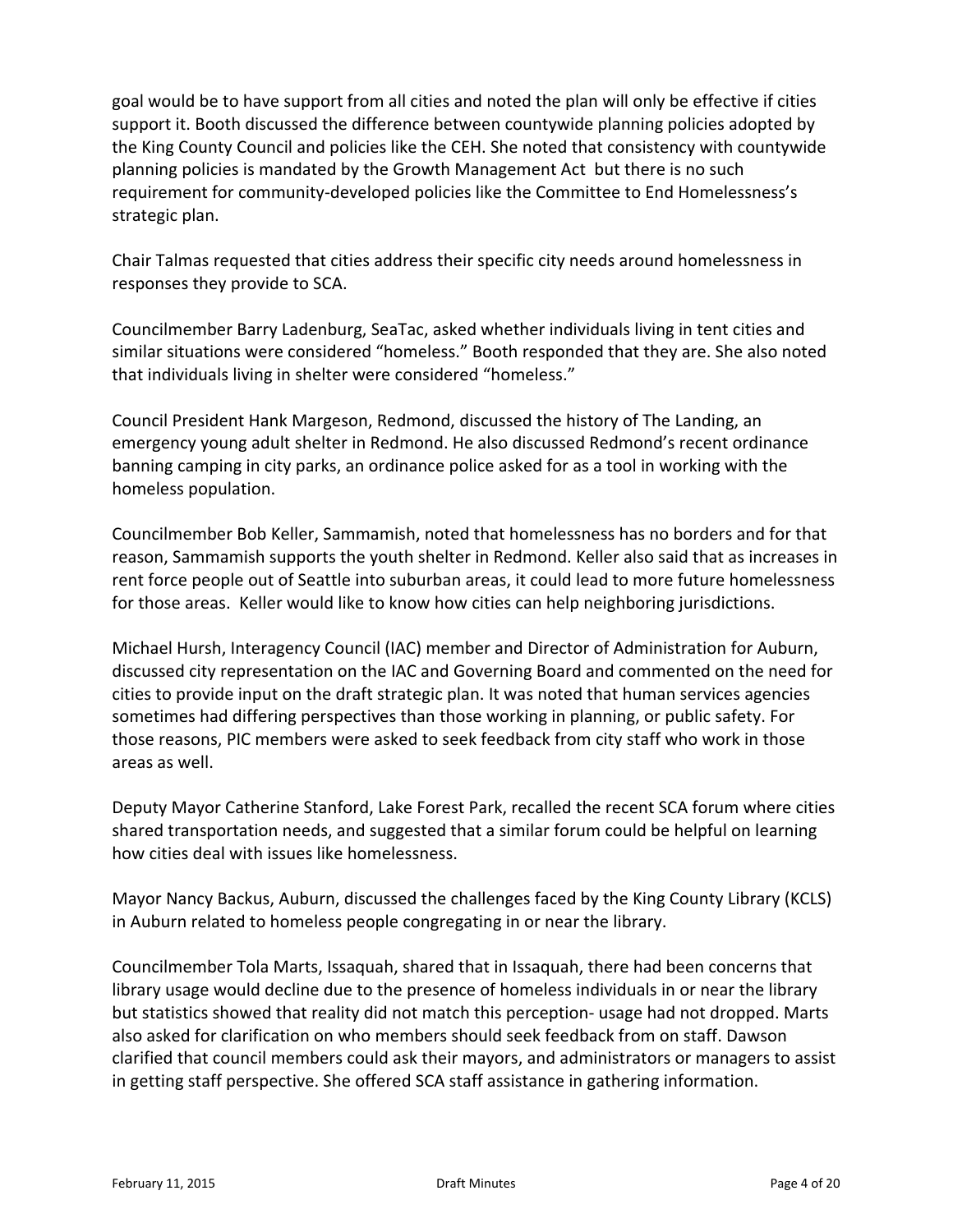Deputy Mayor Nancy Tosta, Burien, noted that in Burien, the library and city hall are co‐located. At the request of the library staff, Burien passed an ordinance to address trespass issues. The ordinance does not result in an arrest or a criminal record. Tosta also noted that very few partners had been identified in the draft strategic plan. She questioned how the Committee to End Homelessness expects the work to be done.

Councilmember Ladenburg shared that SeaTac does not allow camping in parks or on school grounds. He asked for clarification on the link between allowing camping and ending homelessness.

Councilmember Chris Roberts, Shoreline, noted that we do not want people to get a criminal record for being homeless. Roberts felt that cities could impose ordinances related to issues such as trespass and camping on public property and issue citations, but not to consider violation of the ordinance a misdemeanor or felony.

Deputy Mayor Dan Grausz, Mercer Island, requested a summary document setting out the important areas of the strategic plan for cities to focus on.

## **8. Environmental Health Services – Farmers Markets and Temporary Events**

Doreen Booth, SCA Policy Analyst, provided an overview of the work of the Environmental Health Services Fee Committee. She briefly reviewed the work of the EHS Committee and the recommendation the EHS Committee will make to the Board of Health at their next meeting. That recommendation is to adopt changes in policy and implement new fees / rates for all permits except for those for farmers market and temporary event vendors and coordinators, which the EHS Committee proposes to remain at the 2014 levels for 2015. Produce vendors do not pay fees now nor are they proposed to pay permit fees in the future. Fees apply to prepared food vendors. Booth outlined the \$500,000 shortfall that will result from not increasing farmers market and temporary event fees for the year 2015 and talked about the use of reserves to cover that shortfall. Strategies that will be considered by the Environmental Health Services division in 2015 to reduce the fee increase were also discussed. Dawson noted that this was an issue that was raised by SCA during the budget process.

Mayor Dave Hill, Algona, noted the higher fees would prohibit vendors from attending Algona events due to their inability to make a profit and could lead to an end of special events in Algona.

Deputy Mayor Catherine Stanford, Lake Forest Park, was concerned about the impact of a fee increase in vendors. She questioned why the budget was adopted before fees were set. Booth answered, explaining that while the King County Council adopts the budget for the Environmental Health Services divisions, fees are approved by the Board of Health. Typically, changes in fees at the BOH are done ahead of the budget process. Stanford asked whether there was a budget gap that this fee increase was intended to fill. Dawson clarified that per County policy, the department requires that fees fully cover the cost of services. She noted that this was a policy decision that may warrant review.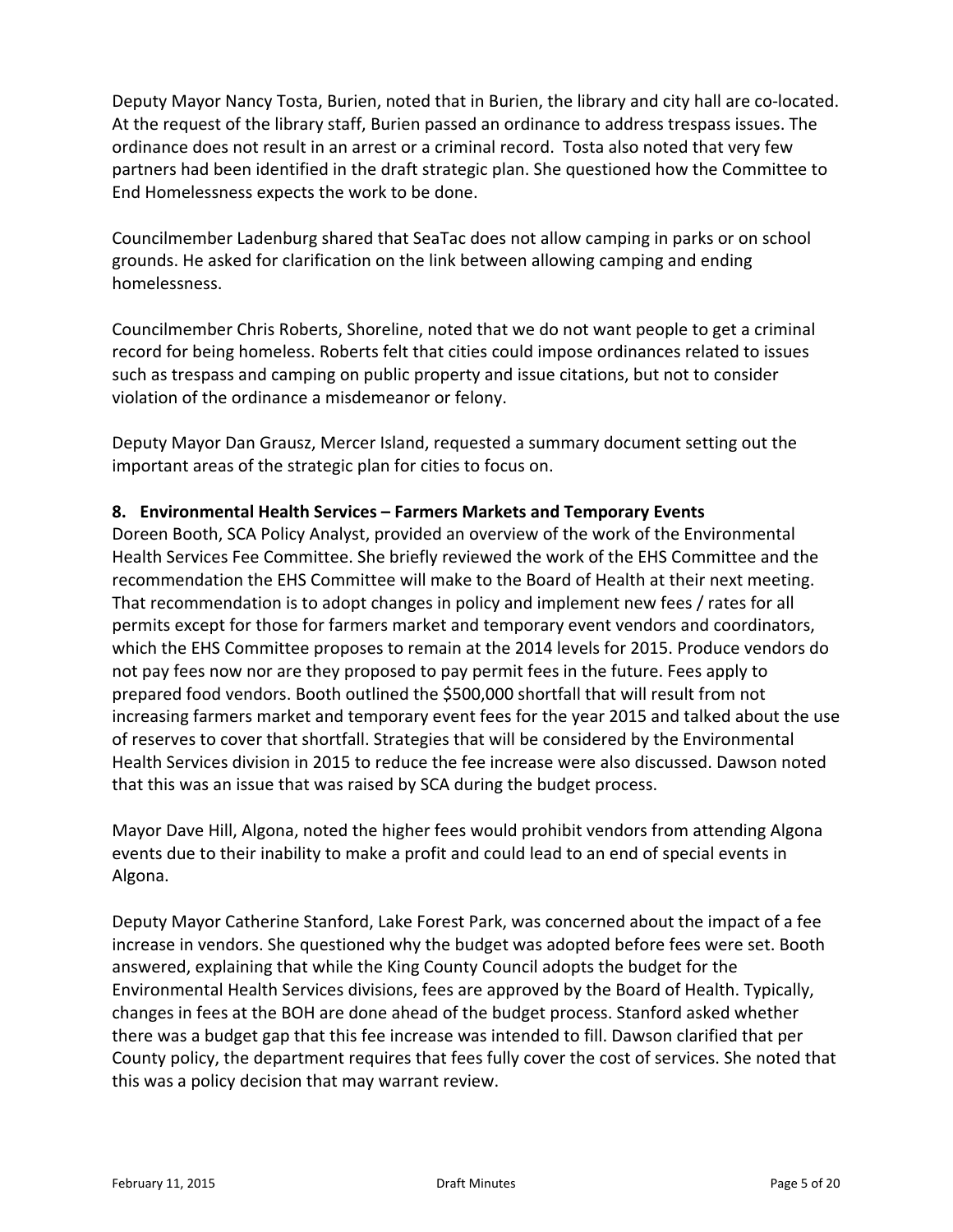Environmental Health Services Committee Chair Largo Wales, Auburn, spoke and shared the committee's concern about the outcome of the full cost recovery model as it applies to farmers markets and temporary event vendors and coordinators.

Councilmember Toby Nixon, Kirkland, asked if the cost structure, including staffing costs, had been looked at thoroughly, as he felt some staffing costs were excessive. He pointed out that in the staff memo it was noted that the program included a cost for a paralegal at a cost of \$190,000 as one example. He also discussed Kirkland's policy regarding permits; the city does not use a full cost recovery model but individually analyses permit types in terms of benefit to the public and the permittee. Wales agreed that this is an issue the committee is discussing and encouraged members to share their ideas. She cautioned that some at the County had suggested that cities should be the ones to bear the additional cost of the program.

Council President Hank Margeson, Redmond, discussed Redmond's full cost recovery model for permits. He also noted that the cost would either be borne by the vendors, or county taxpayers if the permit fees do not fully cover the costs of inspection. If fees are raised for vendors, this will in turn raise the cost of food. Margeson noted that King Conservation District had a program on healthy food options, and wondered if there were a way to partner. Wales noted the committee was considering that, as well as looking at other grant opportunities.

Councilmember Tola Marts, Issaquah, noted that an increase in temporary event permits could affect community festivals like Salmon Days in Issaquah. When vendors are priced out of participating, everyone in the community loses.

Chair Talmas closed the discussion by noting that it sounds like members are in agreement about the problem, now we have to determine how to solve it.

## **9. 2015 Legislative Session Update**

Lyset Cadena, SCA Senior Policy Analyst, reported that the first critical cut‐off date of the legislative session, the day bills must be moved out of committee, was approaching on February 20. She noted a Senate compromise transportation package is scheduled to be released later this week. The package can be found here, 2015 Senate [Transportation](http://leg.wa.gov/Senate/Committees/TRAN/Pages/default.aspx) Package. Cadena gave an update on bills including:

- HB [1593](http://apps.leg.wa.gov/billinfo/summary.aspx?bill=1593&year=2015) would allow a Transportation Benefit District to increase a vehicle fee from \$20 to \$50 and allow a city to assume the administrative functions of a Transportation Benefit District; and
- HB [1645](http://apps.leg.wa.gov/billinfo/summary.aspx?bill=1645&year=2015) would regulate and tax e-cigarettes and vapor products; 10 percent of the tax revenue would be dedicated to public health services.

Cadena discussed efforts to increase the Public Works Trust Fund from \$70 million to \$120 million. Cadena noted that more than 40 bills dealing with marijuana were pending. A bill on oil train safety, SB [5057](http://lawfilesext.leg.wa.gov/biennium/2015-16/Pdf/Bills/Senate Bills/5057-S.pdf) has moved out of committee.

Deanna Dawson, SCA Executive Director, highlighted two additional bills:

• HB [1940](http://apps.leg.wa.gov/billinfo/summary.aspx?bill=1940&year=2015) would protect the flood control district's levy from suppression;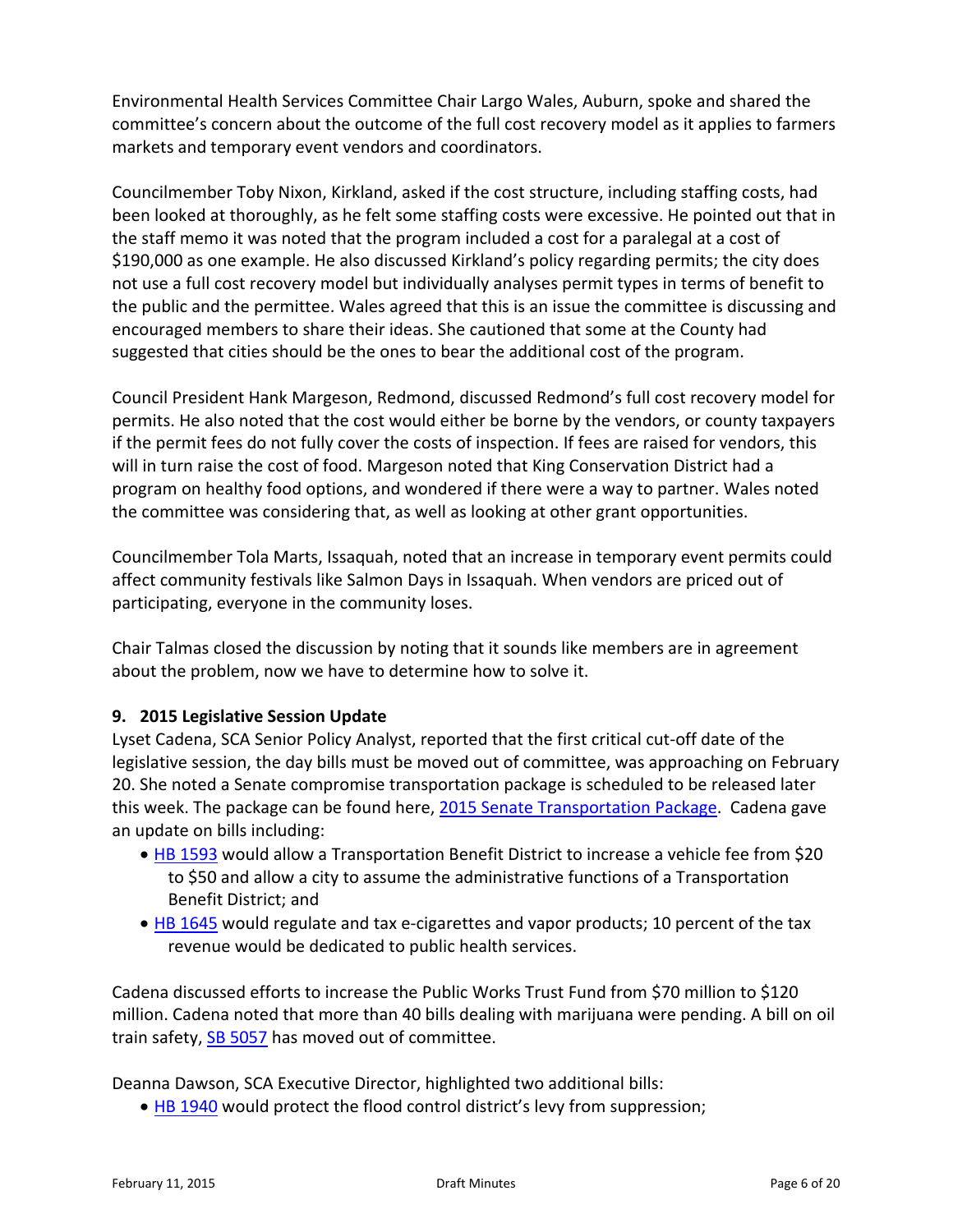• SB [5811](http://apps.leg.wa.gov/billinfo/summary.aspx?bill=5811&year=2015) would remove the date of acquisition limitation on tax exemption for tribally owned properties.

Mayor David Baker, Kenmore, asked when the transportation package would be released and if the hearing on the transportation package during AWC City Action Days had been cancelled. Cadena answered that the transportation package would be released later this week. SCA will provide information on when the package will have a hearing. Mayor Baker encouraged PIC members to attend the transportation hearings to make their concerns know.

Council President Kate Kruller, Tukwila, stated that Tukwila has encountered issues with medical marijuana grow operations and are closely monitoring the efforts of the Legislature to align medical and recreational marijuana. Mayor Dave Hill, Algona, echoed the same concerns.

Councilmember Tola Marts, Issaquah, said Issaquah had an ordinance limiting public consumption of marijuana that provided police officers with recourse related to marijuana odors emanating from areas or buildings.

Councilmember Ross Loudenback, North Bend, noted HB [1335](http://apps.leg.wa.gov/billinfo/summary.aspx?bill=1335&year=2015) which would allow grow operations within 500 feet of schools, libraries and parks.

Chair Talmas stated that there are several bills to add churches to the recreational marijuana buffer requirement.

## **10. 2014 Membership Survey Results**

Deanna Dawson, SCA Executive Director, gave an update on the 2014 SCA Membership Survey. The presentation is included as [Attachment](#page-9-0) B.

## **11. SCA Potential Issues for 2015**

Deanna Dawson, SCA Executive Director, reviewed the issues identified on page 86 of the PIC packet and asked PIC members for feedback or whether other items should be added to the list.

It was noted that the City of Snoqualmie had asked that SCA keep an eye on SB 5811. Dawson asked that members share feedback with SCA staff on whether this was an issue that they wanted to take on at PIC.

Deputy Mayor Nancy Tosta, Burien, clarified that the informational item in the PIC packet on the PSRC Regional Food Policy is meant for cities to use during their comprehensive plan updates to support health food access and the local food economy. She also noted that there are many efforts surrounding healthy food and the Food Policy Council is trying to integrate and bring together all efforts so as not to reinvent the wheel. Dawson thanked Deputy Mayor Tosta and asked her to bring back any issues related to food policy to the PIC.

Councilmember Tola Marts, Issaquah, requested a review of the Public Safety Answering Points (PSAP) consolidation process. Staff agreed to add this to the list, and to bring back to PIC in July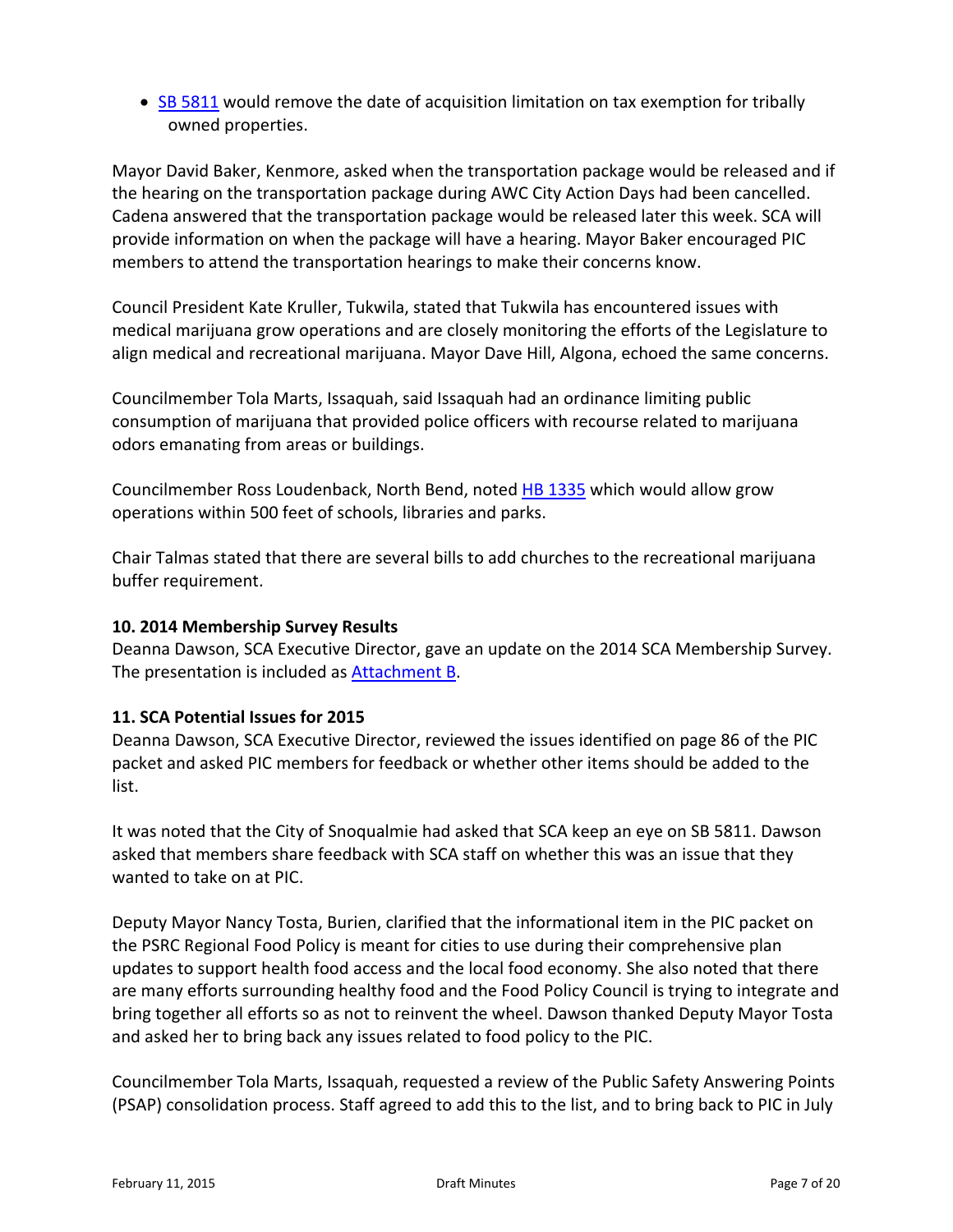after the Auditor has released their report. This may be an appropriate item for a pre‐PIC workshop as well.

Council President Hank Margeson, Redmond, suggested that an update on efforts to bridge the funding gap on public health funding be added to the list. He also suggested an update on what cities are doing on Alternative Transit Service.

Chair Talmas asked members to let staff know of other items that should be added to the list of potential issues.

## **12. Informational Items**

Chair Talmas reported that there are two informational items in the packet. The first item is on the Service Guidelines Task Force Work Plan. The second informational item is on the PSRC Food Policy Council Blueprints.

#### **13. Upcoming Events**

AWC City Action Days will be held on February 18‐19, 2015 in Olympia.

The upcoming SCA Networking Dinner will be held on Wednesday, February 25, 2015 at 5:30 PM at the Renton Pavilion Event Center. The keynote speaker will be King County Executive Dow Constantine.

The SCA Caucus Chair Training will be held on Wednesday, March 4, 2015 at 6:00 PM at Renton City Hall.

The next Public Issues Committee Meeting will be held on Wednesday, March 11, 2015, at 7:00 PM at Renton City Hall.

## **14. For the Good of the Order**

Councilmember Marlla Mhoon, Covington, made reference to a particularly contentious King County Council meeting earlier in the week regarding the juvenile justice complex.

## **15. Adjourn**

The meeting was adjourned at 9:03 PM.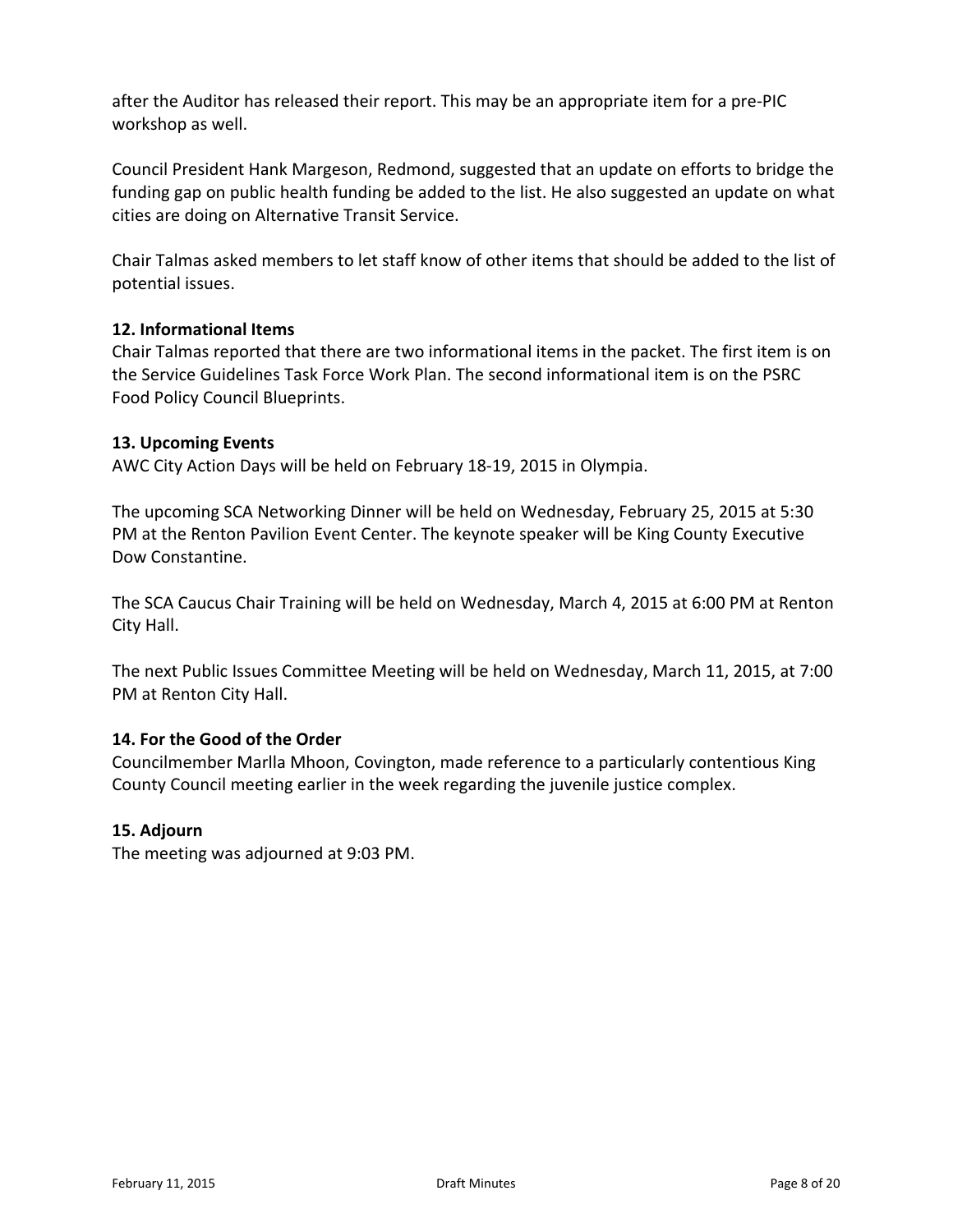## **2015 Roll Call – Public Issues Committee Meeting February 11, 2015**

<span id="page-8-0"></span>

| City                    | Representative         | <b>Alternate</b>           | <b>Other</b>      | <b>Staff</b>                                                    |
|-------------------------|------------------------|----------------------------|-------------------|-----------------------------------------------------------------|
| Algona                  | Dave Hill              | Dawn Dofelmire             |                   |                                                                 |
| <b>Auburn</b>           | <b>Nancy Backus</b>    | <b>Bill Peloza</b>         | Largo Wales       | Michael Hursh                                                   |
| <b>Beaux Arts</b>       | <b>Tom Stowe</b>       | <b>Richard Leider</b>      |                   |                                                                 |
| <b>Black Diamond</b>    | Janie Edelman          | <b>Tamie Deady</b>         |                   |                                                                 |
| <b>Bothell</b>          | <b>Tris Samberg</b>    | Andy Rheaume               |                   |                                                                 |
| <b>Burien</b>           | <b>Nancy Tosta</b>     | <b>Stephen Armstrong</b>   |                   |                                                                 |
| <b>Carnation</b>        | <b>Jim Berger</b>      | <b>Kim Lisk</b>            |                   |                                                                 |
| Clyde Hill              | <b>Barre Seibert</b>   | George Martin              |                   |                                                                 |
| Covington               | Marlla Mhoon           | Margaret Harto/Jeff Wagner |                   |                                                                 |
| Des Moines              | Melissa Musser         | Jeanette Burrage           |                   |                                                                 |
| <b>Duvall</b>           | Amy Ockerlander        | Will Ibershof              |                   |                                                                 |
| <b>Enumclaw</b>         | <b>Mike Sando</b>      | Liz Reynolds               |                   |                                                                 |
| Federal Way             | <b>Dini Duclos</b>     | Jeanne Burbidge            |                   |                                                                 |
| <b>Hunts Point</b>      | Joseph Sabey           |                            |                   |                                                                 |
| Issaquah                | <b>Tola Marts</b>      | Eileen Barber              |                   |                                                                 |
| <b>Kenmore</b>          | David Baker            |                            |                   |                                                                 |
| Kent                    | <b>Bill Boyce</b>      | Dennis Higgins             |                   |                                                                 |
| <b>Kirkland</b>         | <b>Toby Nixon</b>      | <b>Shelley Kloba</b>       |                   |                                                                 |
| <b>Lake Forest Park</b> | Catherine Stanford     | <b>Tom French</b>          |                   |                                                                 |
| Maple Valley            | Erin Weaver            | Layne Barnes               |                   |                                                                 |
| Medina                  | Michael Luis           |                            |                   |                                                                 |
| <b>Mercer Island</b>    | <b>Dan Grausz</b>      | <b>Benson Wong</b>         |                   |                                                                 |
| <b>Milton</b>           | Debra Perry            |                            | <b>Jim Manley</b> |                                                                 |
| <b>Newcastle</b>        | Lisa Jensen            | Carol Simpson              |                   |                                                                 |
| <b>Normandy Park</b>    | <b>Shawn McEvoy</b>    | Doug Osterman              |                   |                                                                 |
| <b>North Bend</b>       | Ross Loudenback        | <b>Ken Hearing</b>         |                   |                                                                 |
| <b>Pacific</b>          | Leanne Guier           | Vic Kave                   |                   |                                                                 |
| Redmond                 | <b>Hank Margeson</b>   | John Stilin                |                   |                                                                 |
| Renton                  | <b>Ed Prince</b>       | Armondo Pavone             |                   |                                                                 |
| Sammamish               | Tom Odell              | <b>Bob Keller</b>          |                   |                                                                 |
| <b>SeaTac</b>           | <b>Barry Ladenburg</b> | Mia Gregerson              |                   |                                                                 |
| <b>Shoreline</b>        | <b>Chris Roberts</b>   | Chris Eggen                |                   |                                                                 |
| Skykomish               | <b>Henry Sladek</b>    |                            |                   |                                                                 |
| Snoqualmie              | Kingston Wall          | Matt Larson                |                   |                                                                 |
| <b>Tukwila</b>          | Kate Kruller           | Verna Seal                 |                   |                                                                 |
| Woodinville             | <b>Bernie Talmas</b>   | Susan Boundy-Sanders       |                   |                                                                 |
| <b>SCA</b>              |                        |                            |                   | Deanna Dawson<br>Kristy Burwell<br>Lyset Cadena<br>Doreen Booth |

Electeds present are highlighted in gray. Cities represented are **bolded**.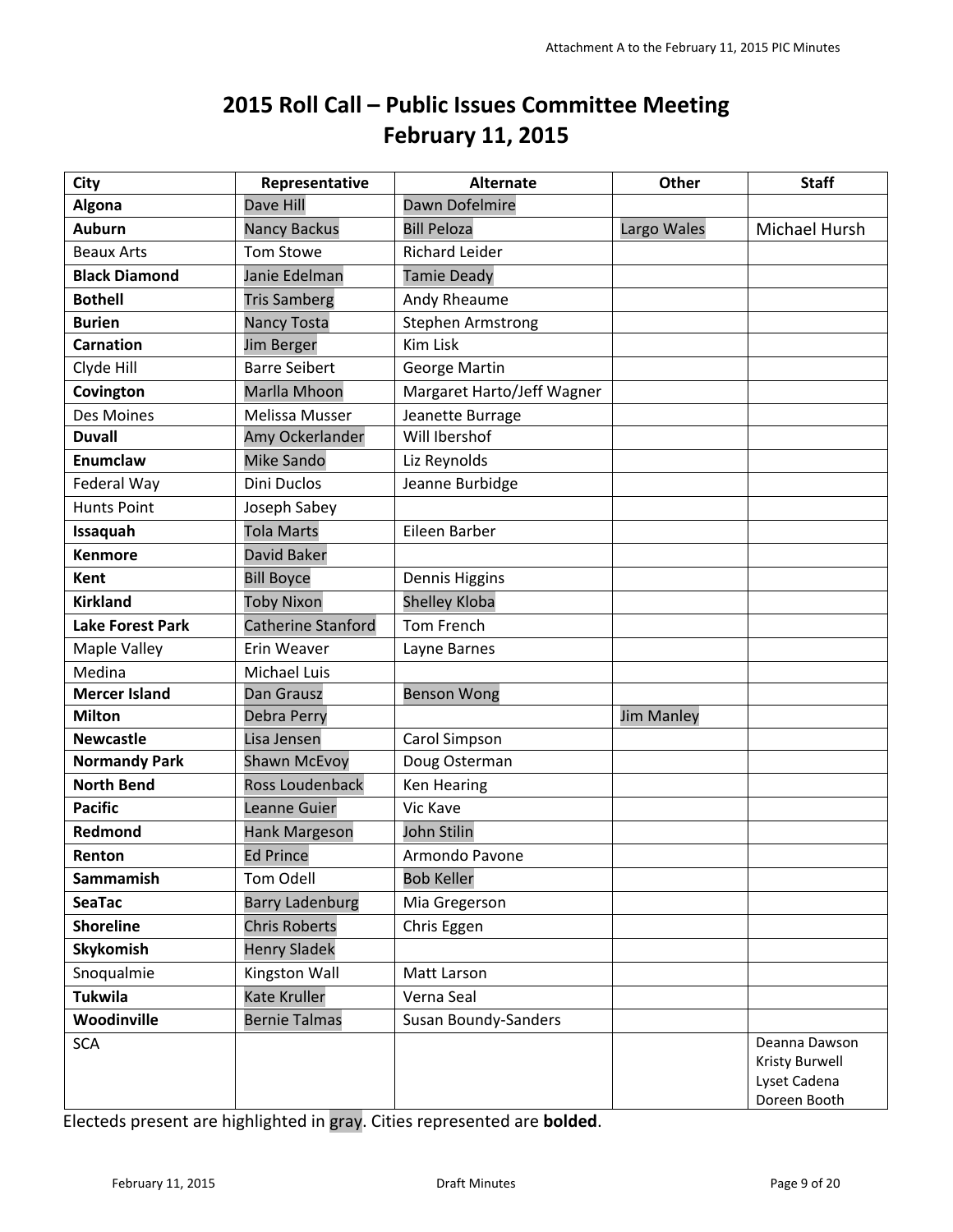<span id="page-9-0"></span>

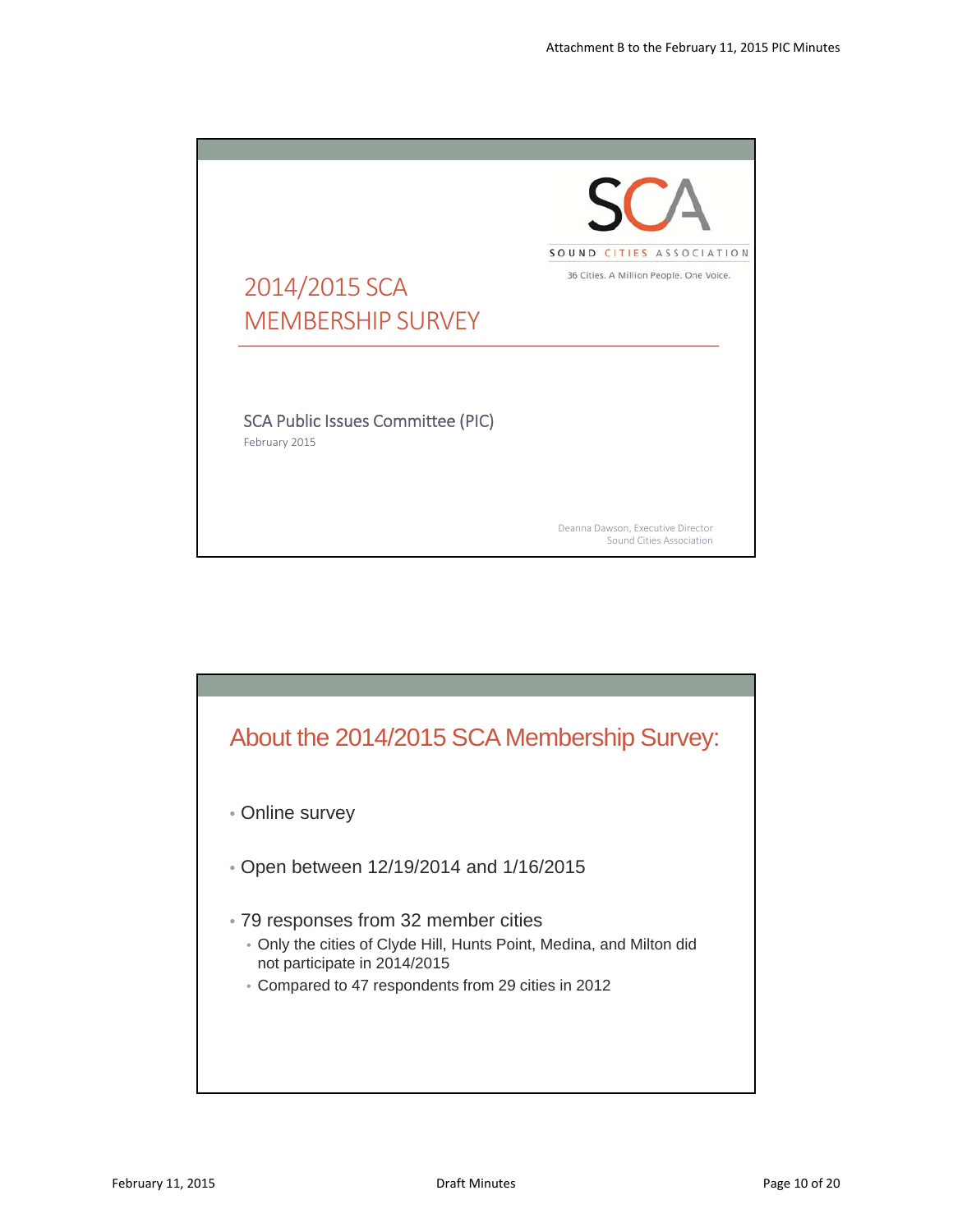

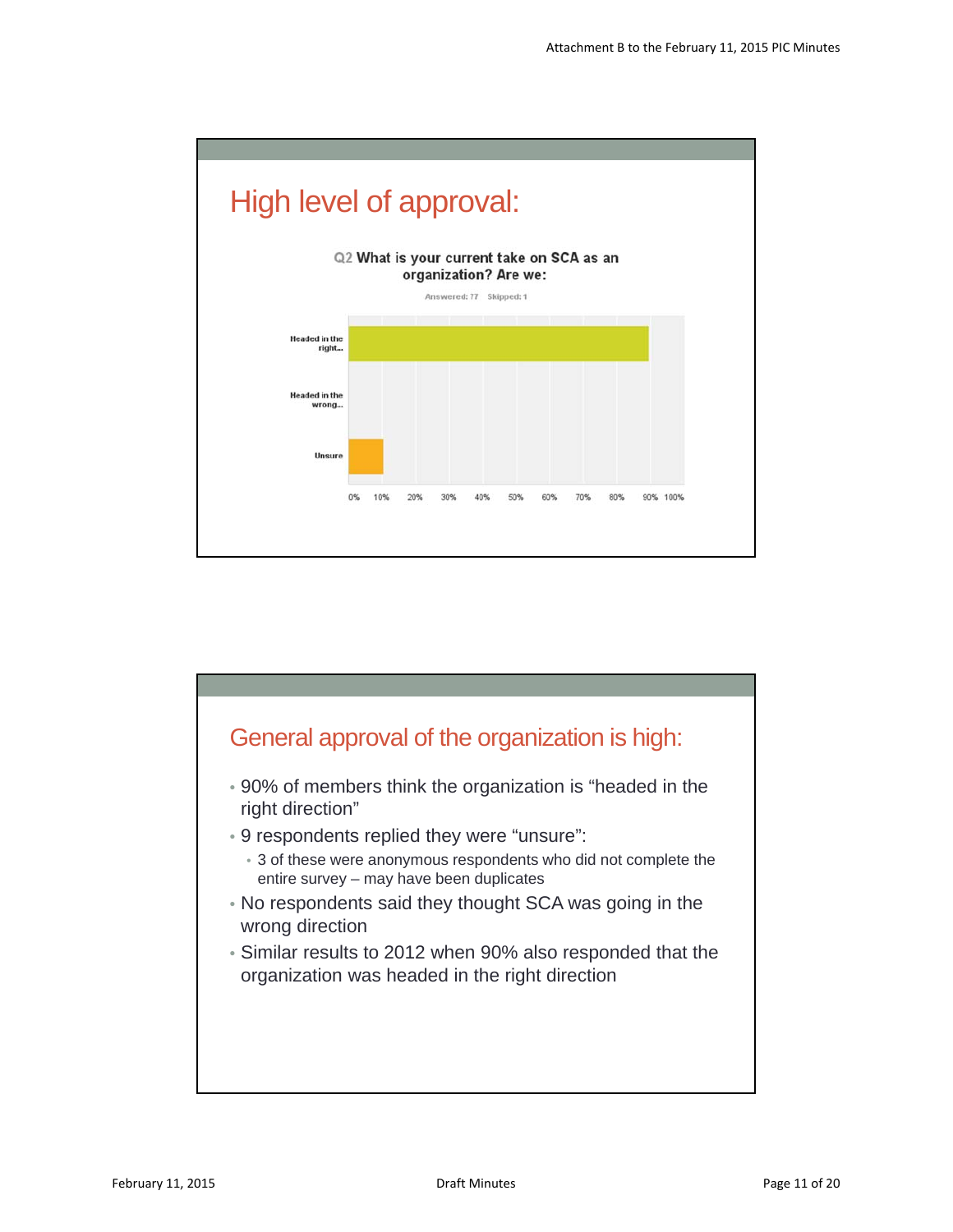

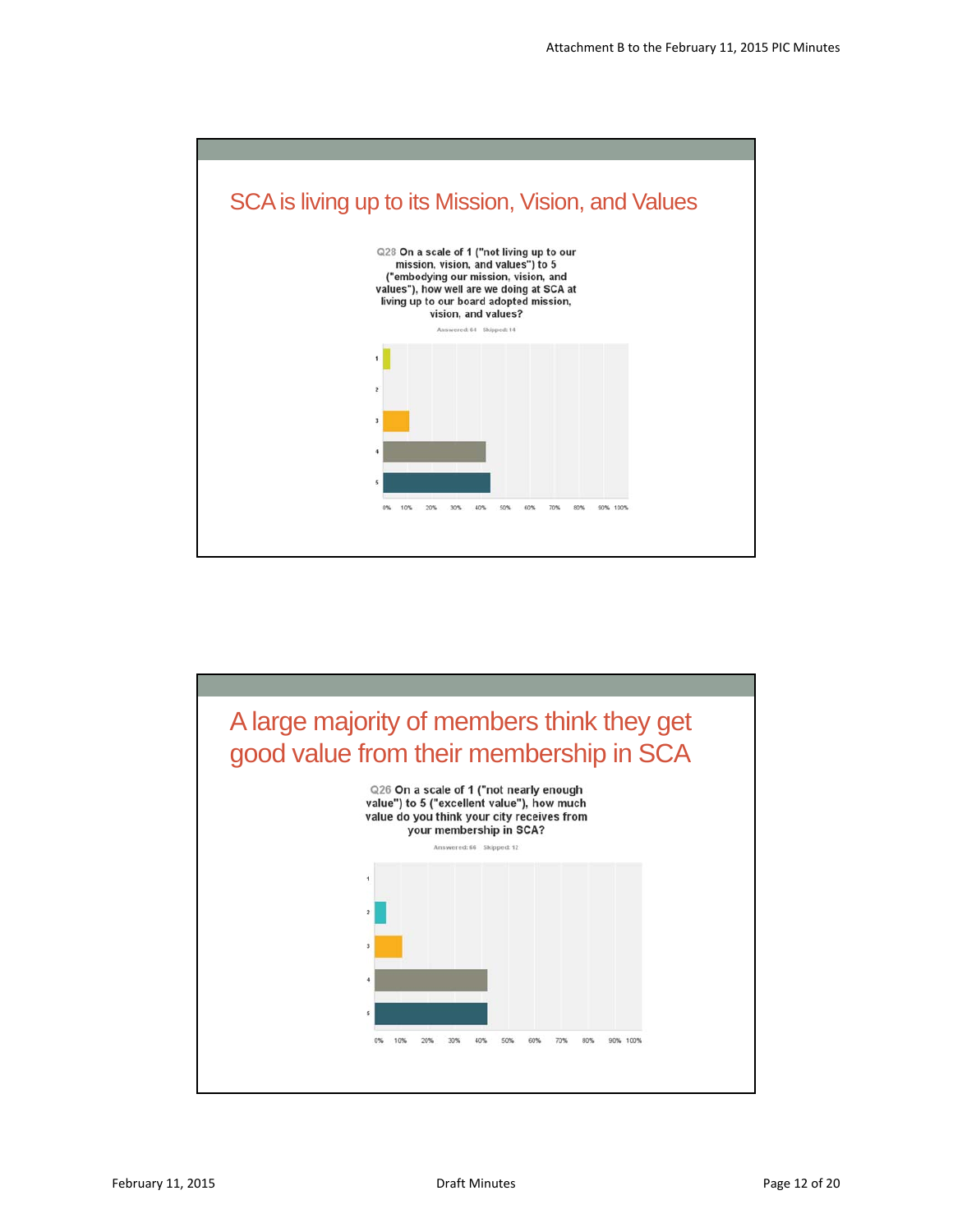

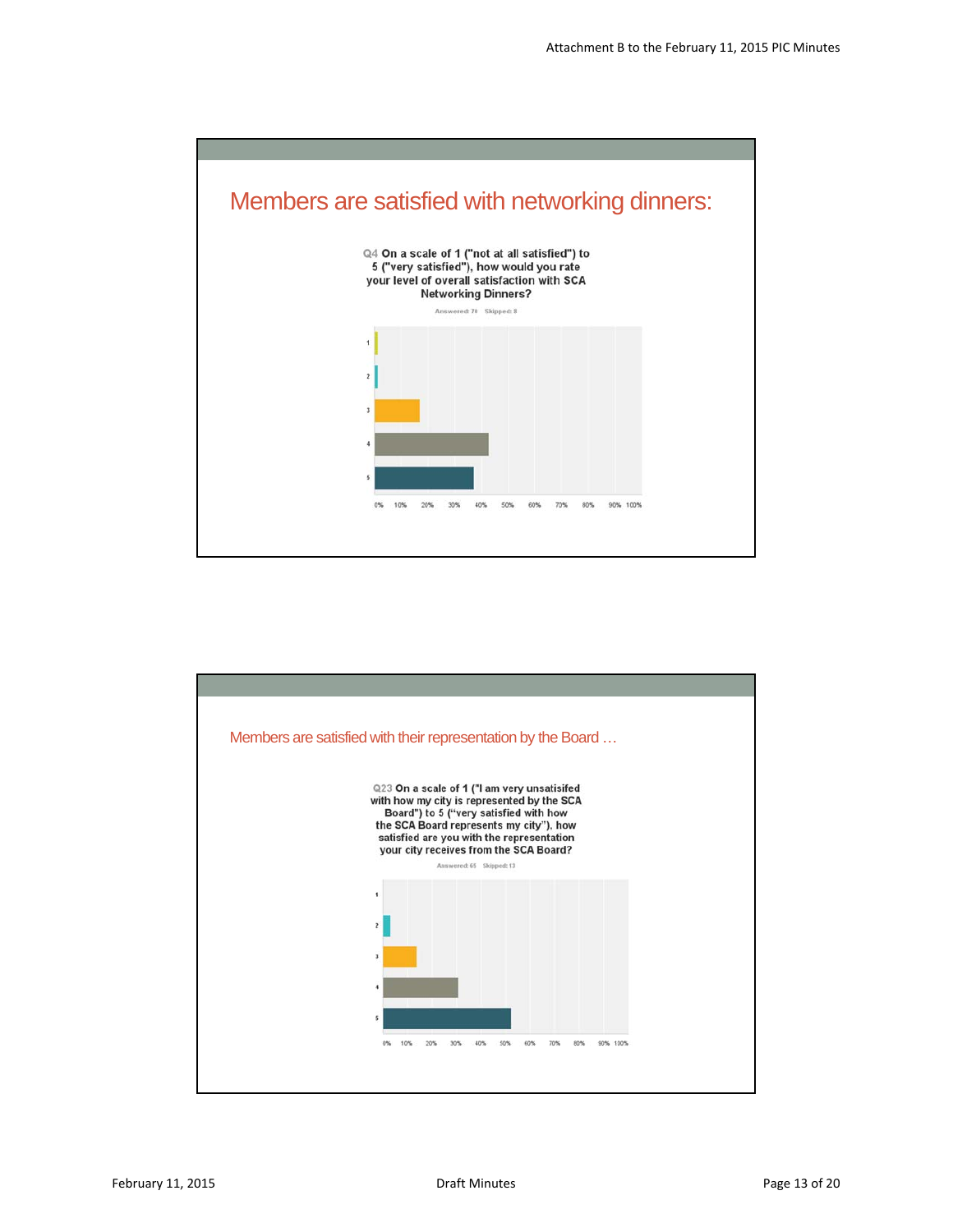

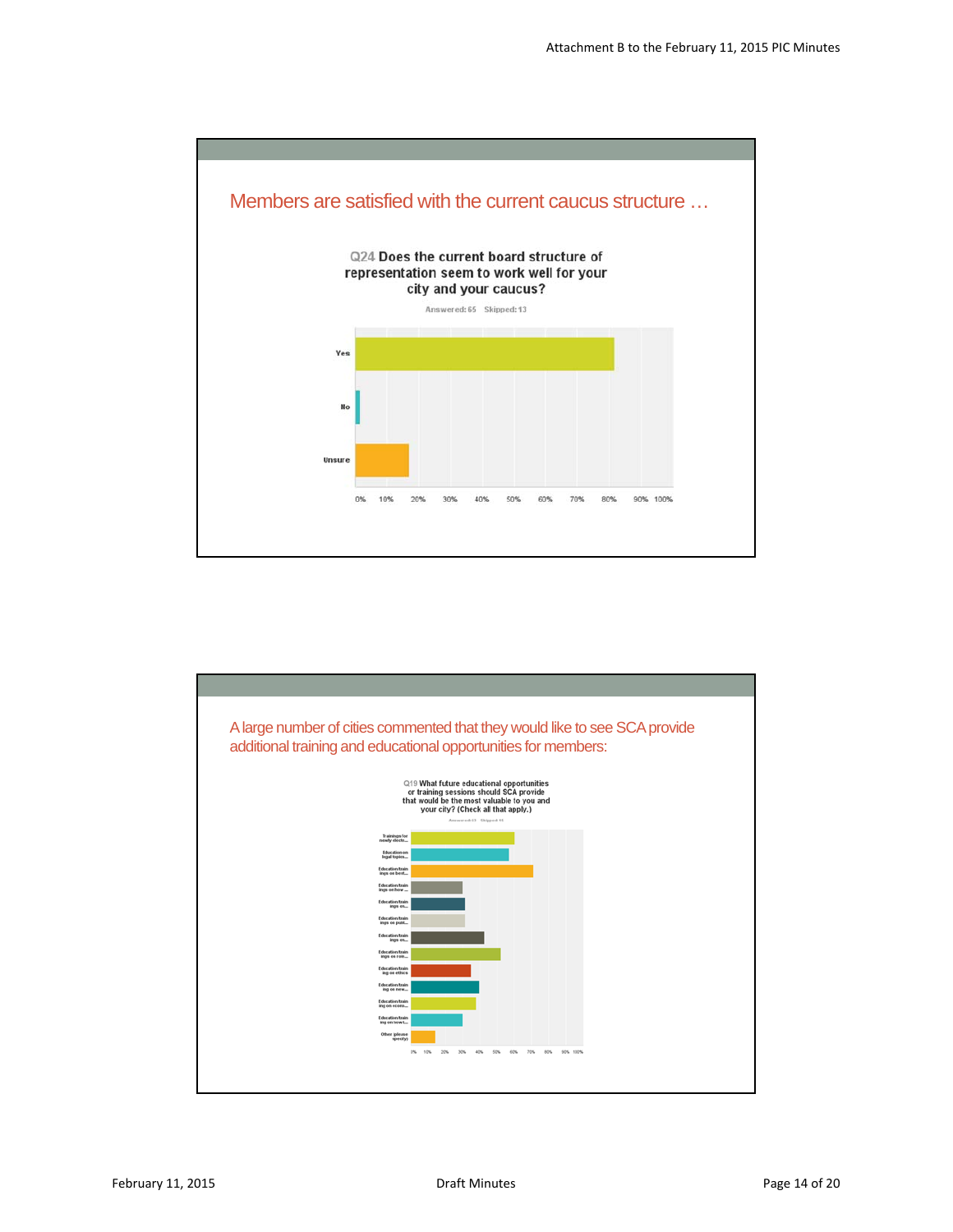

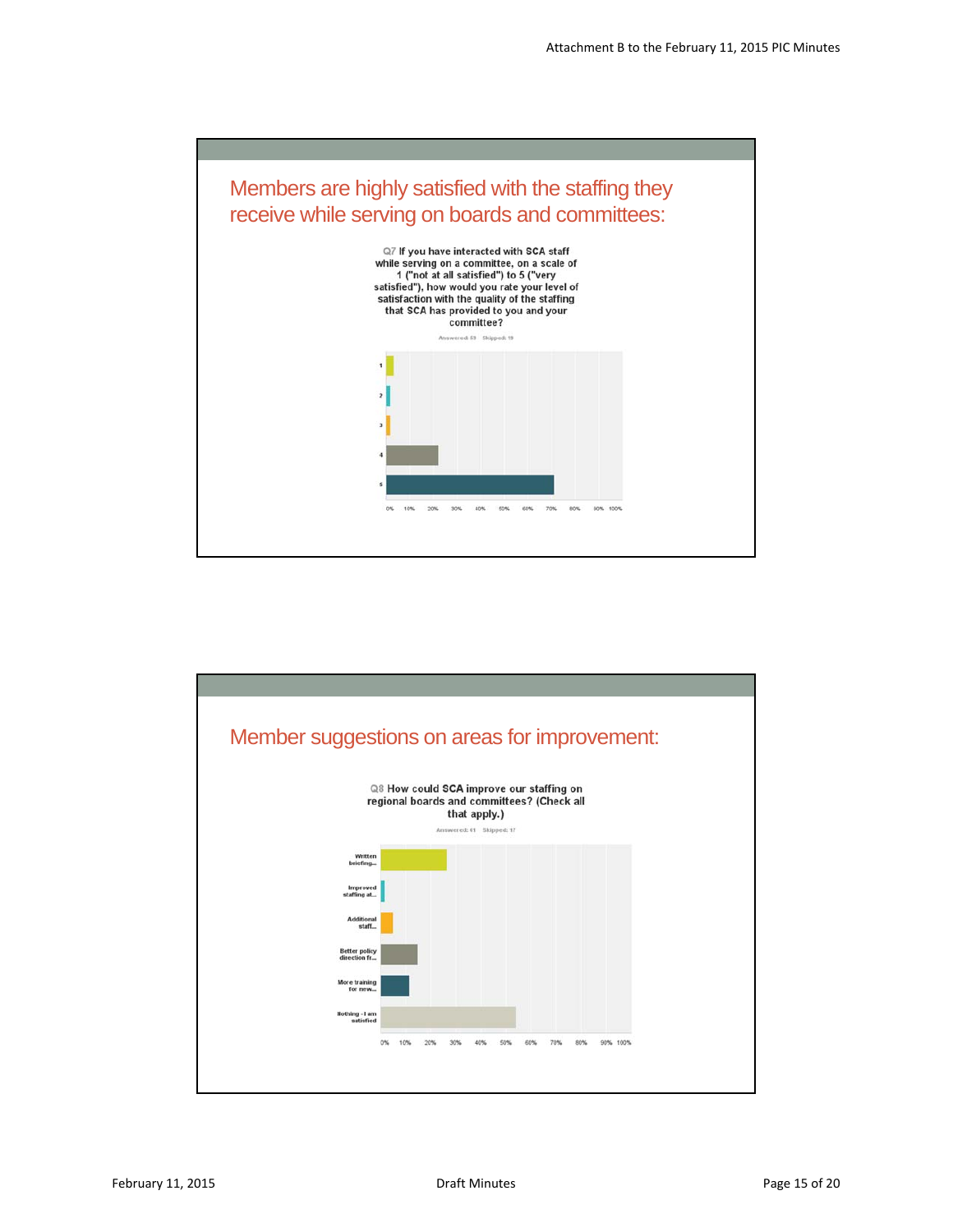

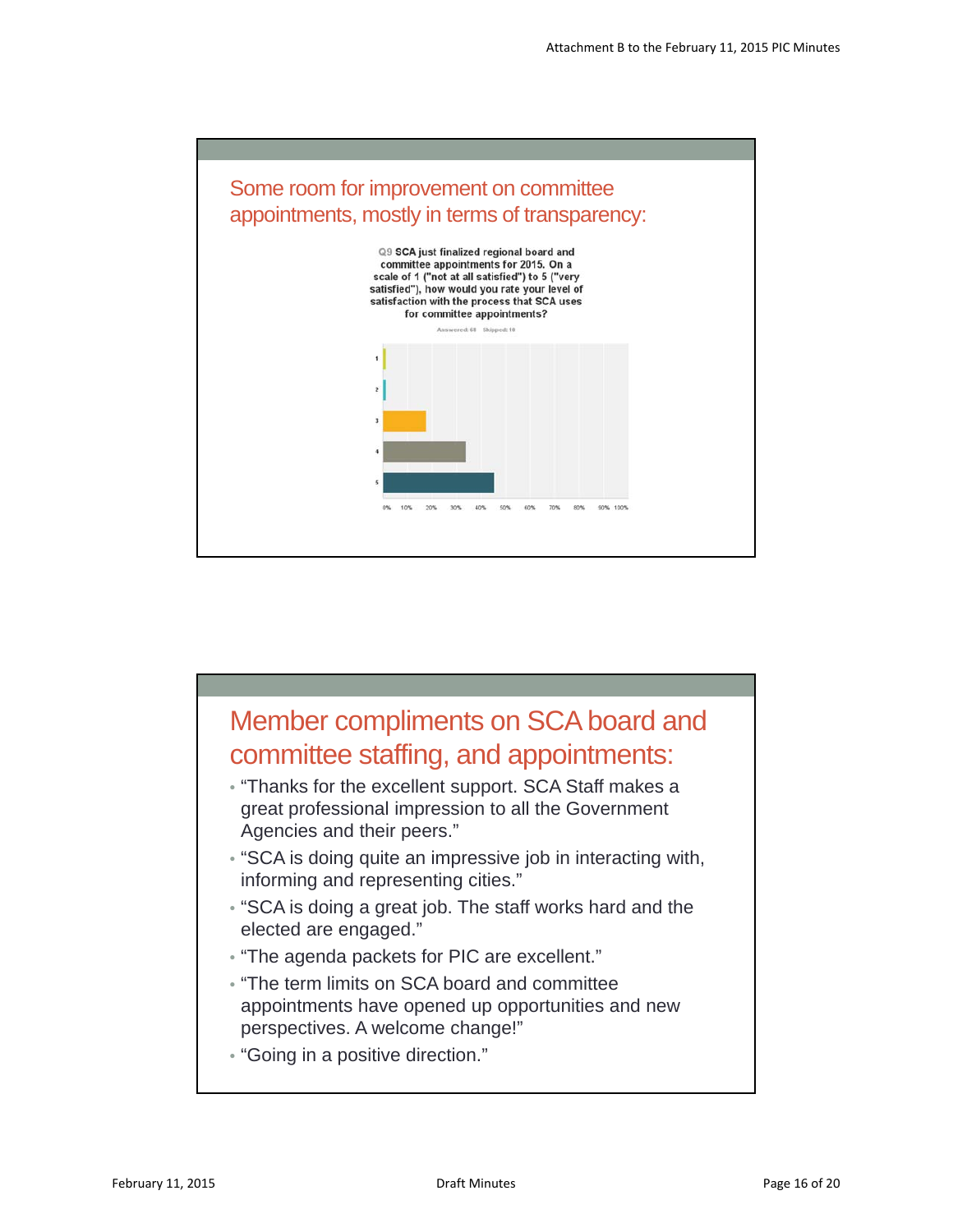

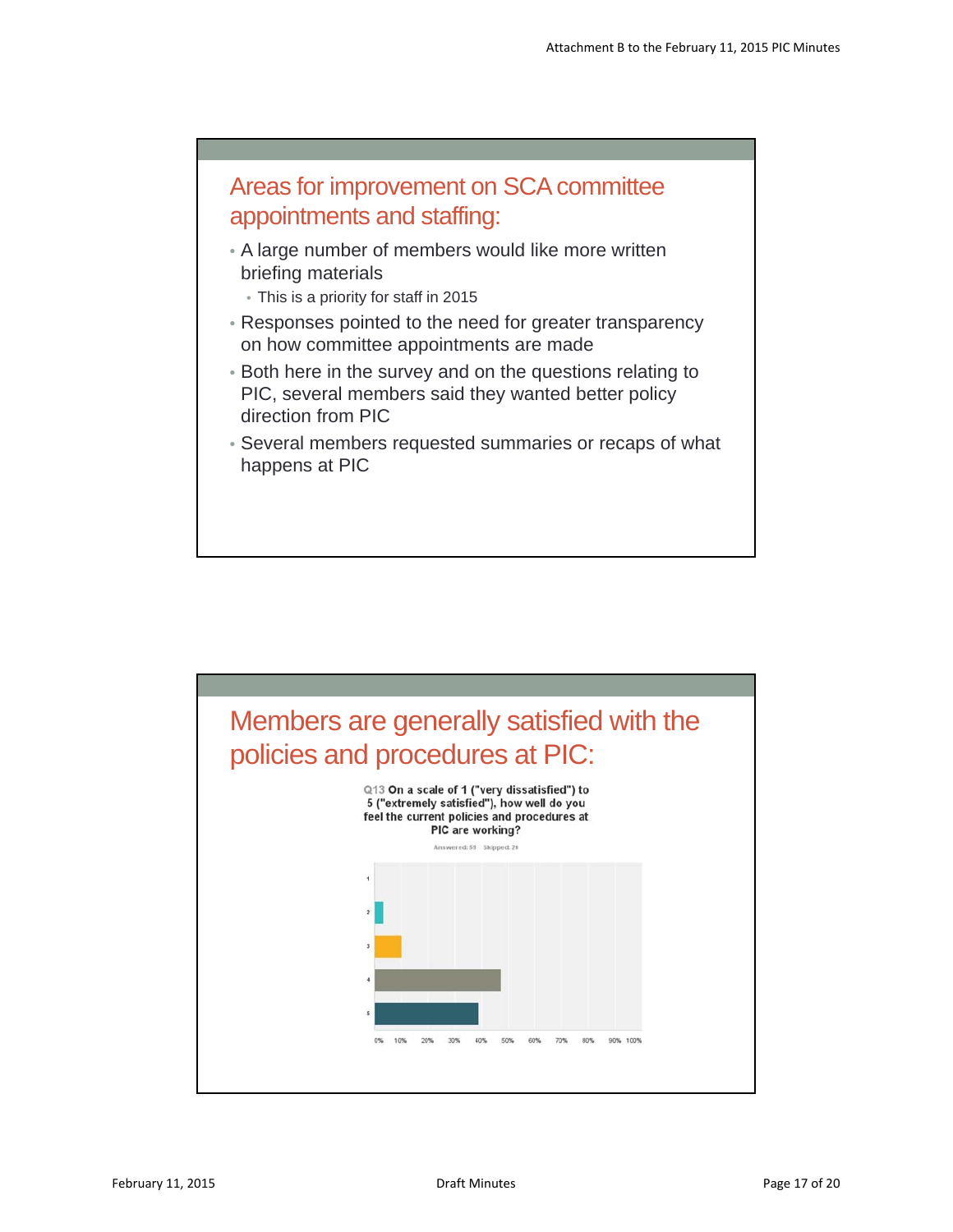

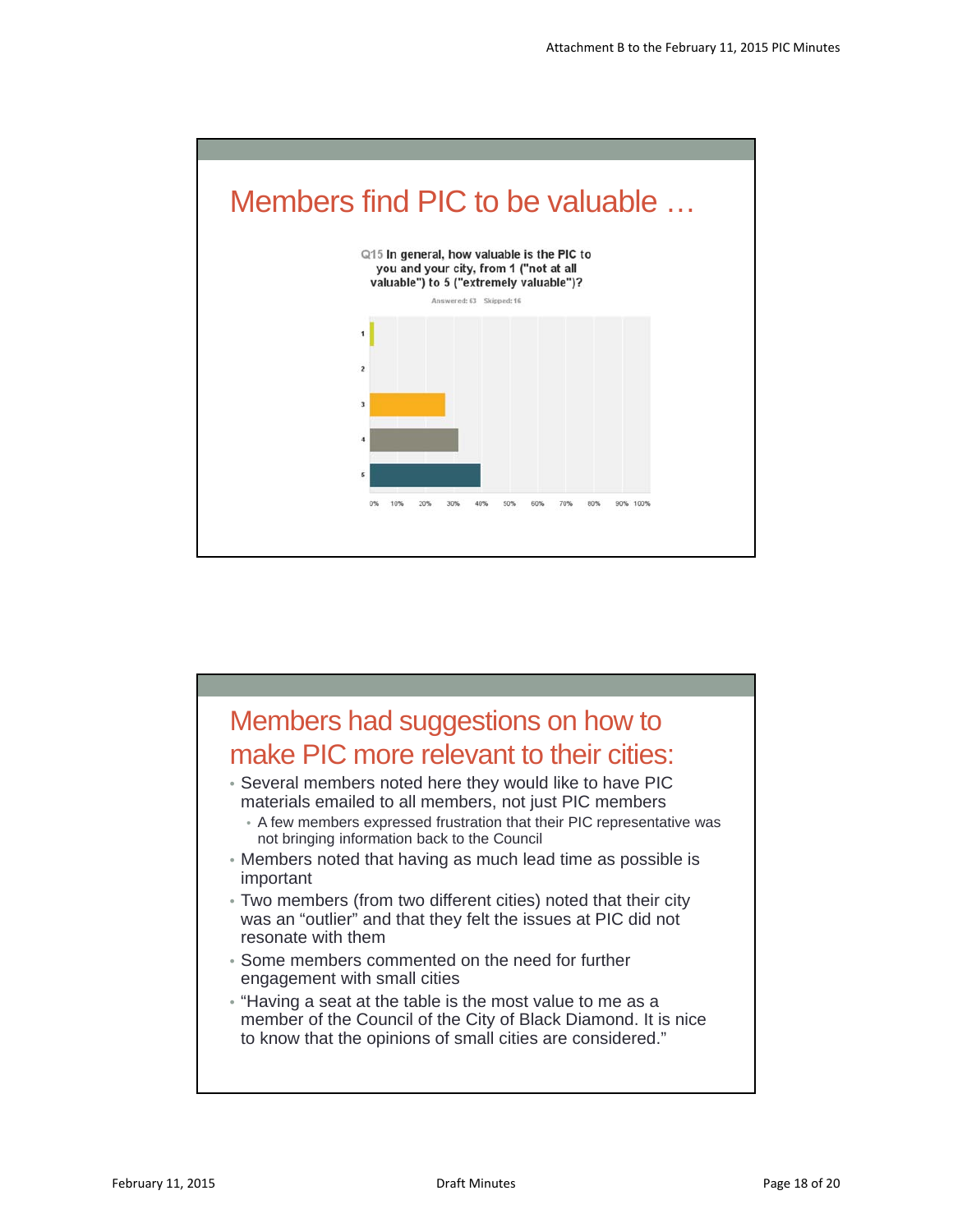# How can we improve?

- Technical assistance for small cities
- More educational workshops, especially on best practices
- "I really appreciate the increased legislative and county engagement. Our city could use more pro-active reaching out and educating from staff on complex issues, due to our limited staffing it is difficult to keep council educated, particularly on why some of the regional issues brought forward are of importance to our city."
- "Try to get more of our councilmembers to participate in SCA. Deanna has attended our council retreat in the past, which was great and got me involved."
- "Increase public visibility of SCA and our regional stature"
- "Get Olympia to pass a Transportation Plan!"